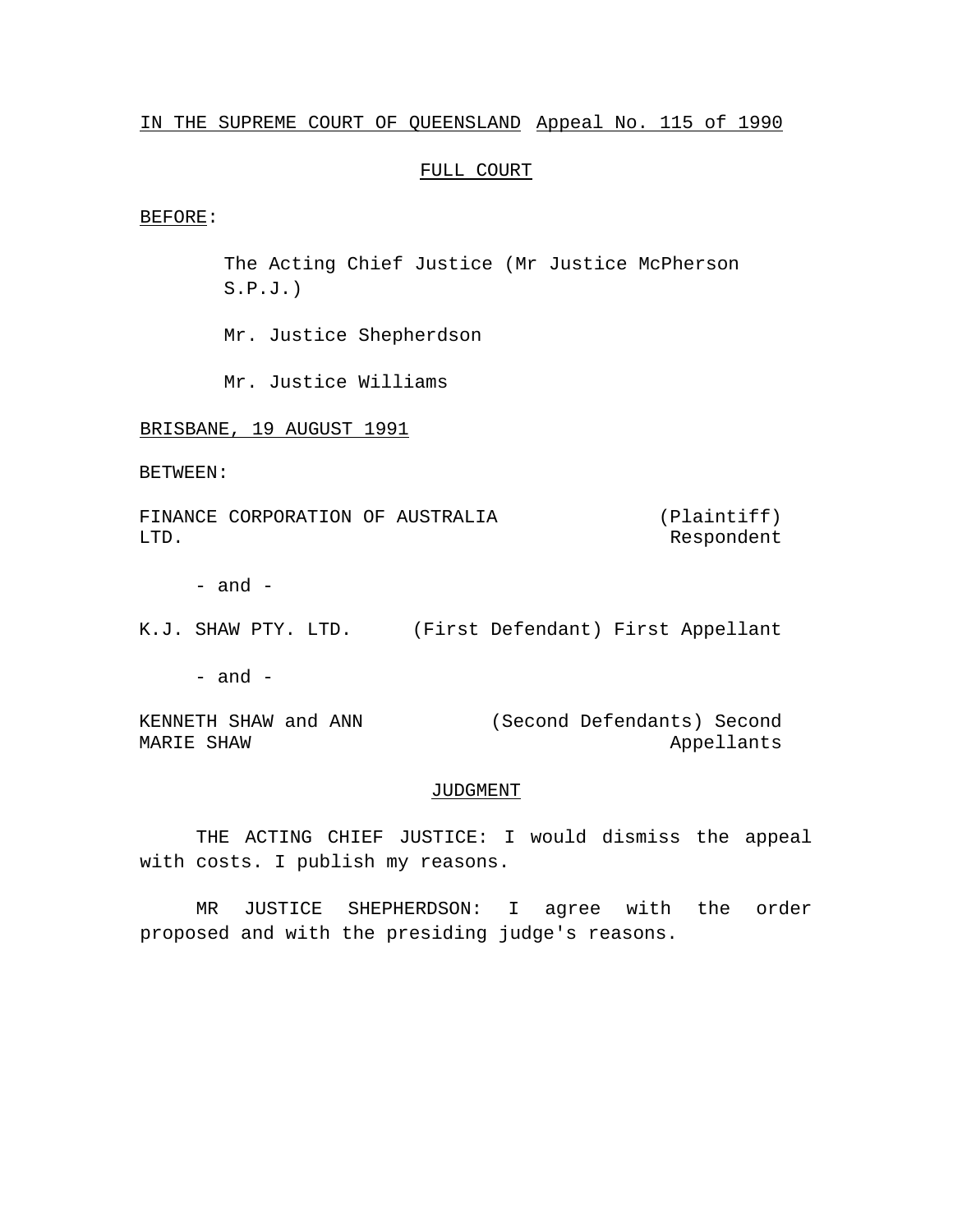MR JUSTICE WILLIAMS: In my opinion the appeal should be dismissed with costs. I publish my reasons.

THE ACTING CHIEF JUSTICE: The order of the Court is that the appeal is dismissed with costs.

-----

# IN THE SUPREME COURT OF QUEENSLAND Appeal No. 115 of 1990

# FULL COURT

BETWEEN:

#### FINANCE CORPORATION OF AUSTRALIA LTD (Plaintiff) Respondent

AND:

K.J. SHAW PTY LTD (First Defendant) First Appellant

\_\_\_\_\_\_\_\_\_\_\_\_\_\_\_\_\_\_\_\_\_

AND:

KENNETH SHAW AND ANN MARIE (Second Defendant) Second SHAW

Appellants

McPHERSON SPJ

SHEPHERDSON J

WILLIAMS J

Reasons for judgment delivered by

McPherson SPJ, Williams J on 19th August, 1991. Shepherdson J agreeing with the reasons of McPherson SPJ. All concurring as to the Order.

\_\_\_\_\_\_\_\_\_\_\_\_\_\_\_\_\_\_\_\_\_

\_\_\_\_\_\_\_\_\_\_\_\_\_\_\_\_\_\_\_\_\_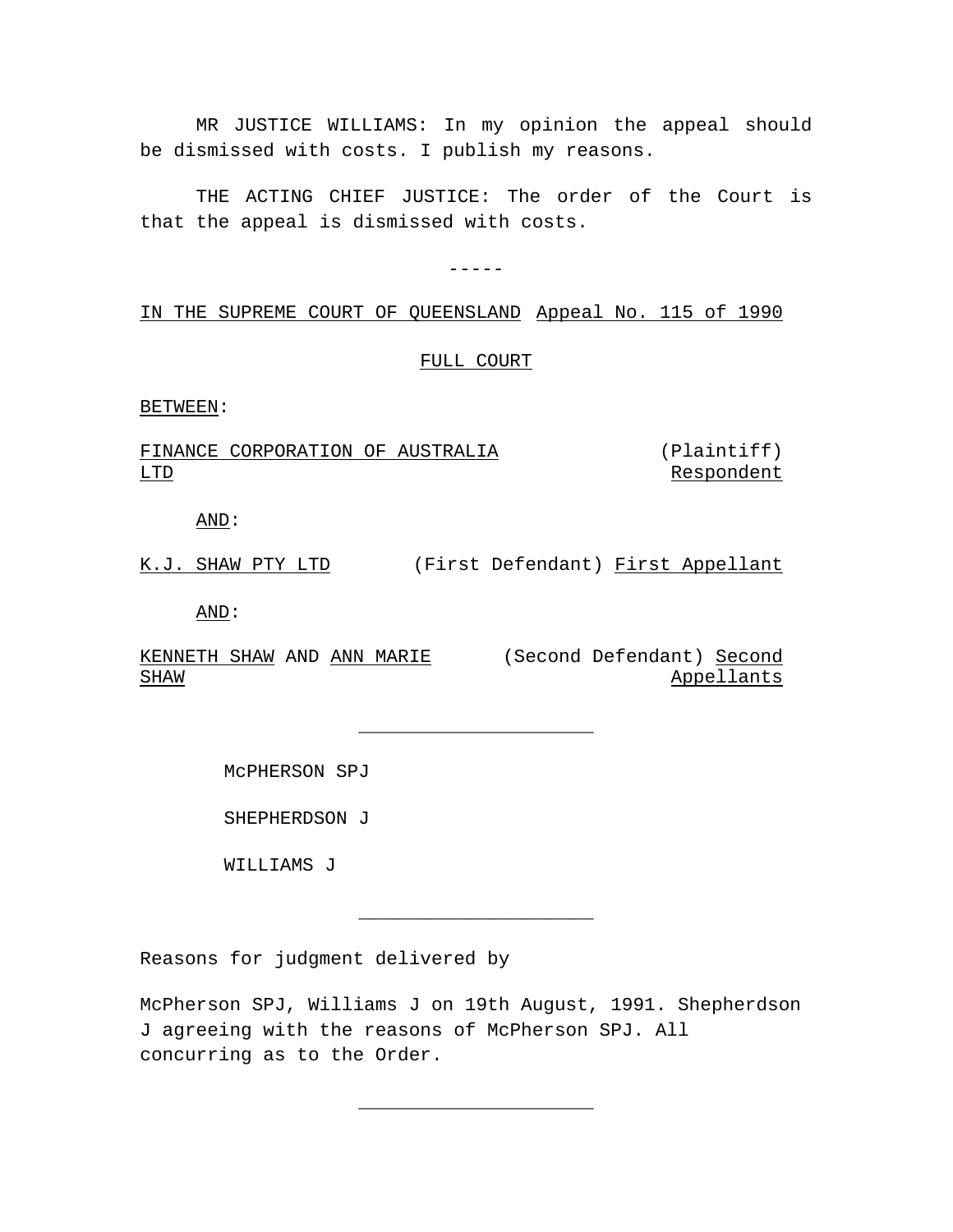"APPEAL DISMISSED WITH COSTS "

IN THE SUPREME COURT OF QUEENSLAND Appeal No. 115 of 1990

### FULL COURT

\_\_\_\_\_\_\_\_\_\_\_\_\_\_\_\_\_\_\_\_\_

Before the Full Court

The Acting Chief Justice

Mr Justice Shepherdson

Mr Justice Williams

BETWEEN:

FINANCE CORPORATION OF AUSTRALIA LTD. (Plaintiff) Respondent

 $-$  and  $-$ 

K.J. SHAW PTY. LTD. (First Defendant) First Appellant

 $-$  and  $-$ 

KENNETH SHAW and ANN MARIE (Second Defendant) Second SHAW Appellants

JUDGMENT - McPHERSON A.C.J.

Delivered the Nineteenth day of August 1991

CATCHWORDS

Contract - Compromise - Alleged agreement to forego mutual claims - Bona fides of promisee's belief as to validity of claim foregone - Adverse finding as to credibility - Whether cross-examining counsel bound to put expressly that witness's belief not honest.

Counsel: Sofronoff Q.C., with him R.J. Douglas, for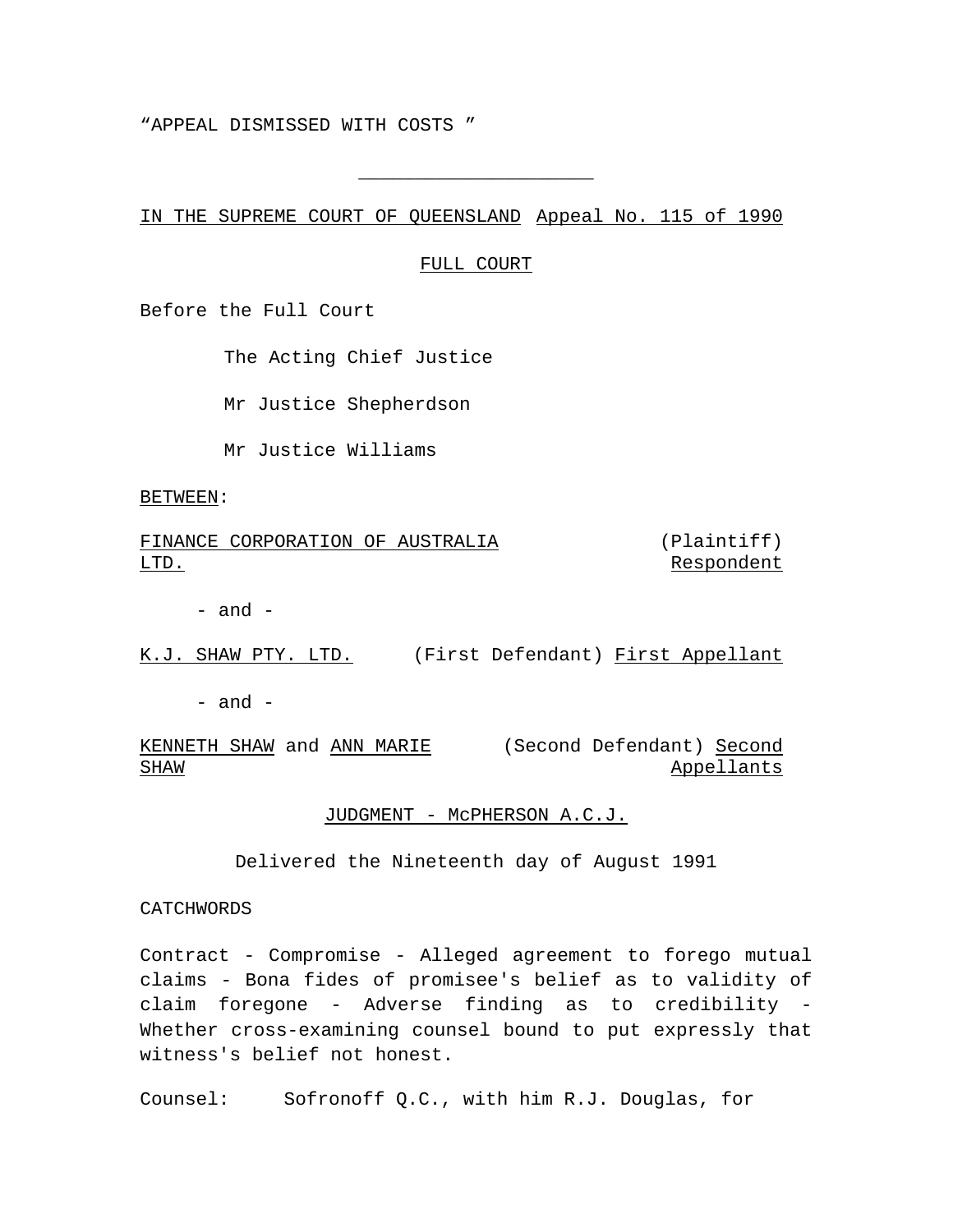the Appellants P.A. Keane Q.C., with him Mrs D.A. Mullins, for the Respondent Solicitors: McCullough Robertson for the Appellants Corrs Chambers & Westgarth for the Respondent Hearing Date: 16 and 17 July 1991 IN THE SUPREME COURT OF QUEENSLAND Appeal No. 115 of 1990

# FULL COURT

BETWEEN:

FINANCE CORPORATION OF AUSTRALIA LTD. (Plaintiff) Respondent

- and -

K.J. SHAW PTY. LTD. (First Defendant) First Appellant

- and -

KENNETH SHAW and ANN MARIE (Second Defendant) Second SHAW Appellants

## JUDGMENT - McPHERSON A.C.J.

Delivered the Sixteenth day of August 1991

The plaintiff sued the first defendant company and the second defendants K.J. Shaw and A.M. Shaw for \$43,655.47 together with interest at 22% p.a. The debt due by the company arose out of a bill of mortgage dated 24 February 1982 given by it in favour of the plaintiff in respect of a lot on a building units plan. The two individual defendants were sued as guarantors of the indebtedness. After default by the company the plaintiff gave notice of exercise of the statutory power of sale of the mortgaged property. It sold the land leaving a deficiency on realisation of \$43,655.57 (the "principal sum"). That sum, together with interest at 22% calculated to the date on which payment is made, is said to amount to more than \$100,000.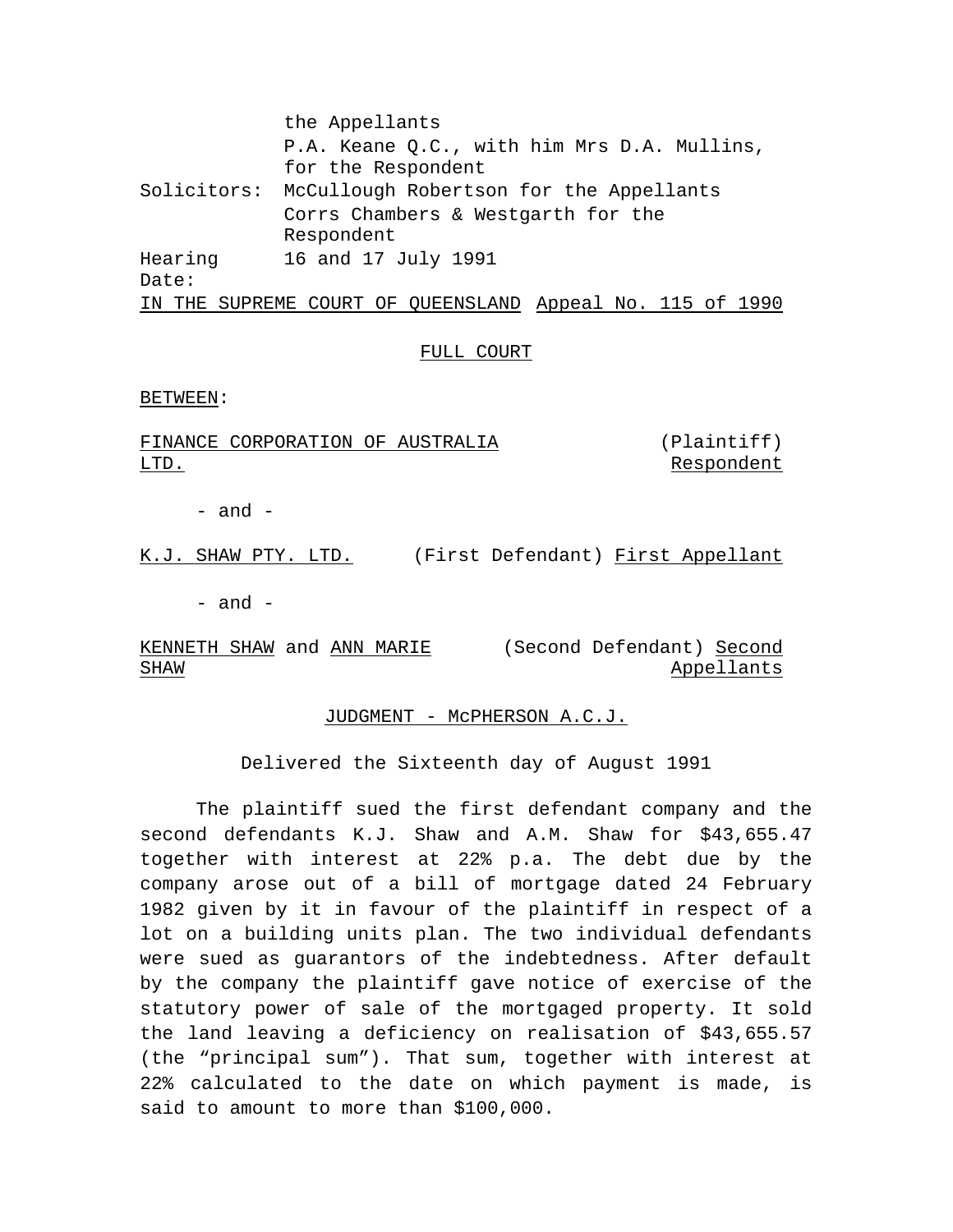At the trial the defences relied upon were these. First, it was alleged that in exercising power of sale the plaintiff failed to perform its statutory duty under s. 85 of the Property Law Act to take reasonable care to ensure that the property was sold at market value. This was said to have resulted in a loss of \$10,000, which it was sought to set off against the plaintiff's claim. Secondly, it was alleged that a compromise of the plaintiff's claim had been effected between the plaintiff and the defendants under which the plaintiff agreed to accept payment at the rate of \$80.00 per month in full satisfaction of the debt due to it and interest thereon.

The action was tried by Robin D.C.J. in the District Court at Brisbane. The first defence, based on the claim for damages for breach of s. 85 was pursued at the trial, but with progressively diminishing enthusiasm. His Honour's reasons for judgment record that in final addresses counsel for the defendants informed the court that the claim to a set-off on this basis was "not being pursued". Despite this concession, his Honour considered and rejected it. It is not a subject of this appeal.

As regards the second ground of defence, the difficulty confronting the defendants was that the alleged compromise involved an agreement or promise by the plaintiff to accept less than the amount legally due to it. Such a promise is, of course, not binding unless supported by consideration, which was a matter expressly pleaded by the plaintiff in its amended reply. Accordingly, the defence in this respect underwent amendment at the end of the trial, emerging with an allegation of an agreement by which the plaintiff promised to forego its right to immediate payment of the principal sum and its claim to interest thereon in consideration of a promise by the defendants to forego claims on their part against the plaintiff. So much at least appears to have been the intention of the pleader of the amended defence. In fact what was pleaded was that the defendants had "performed their obligations under the agreement" of compromise, but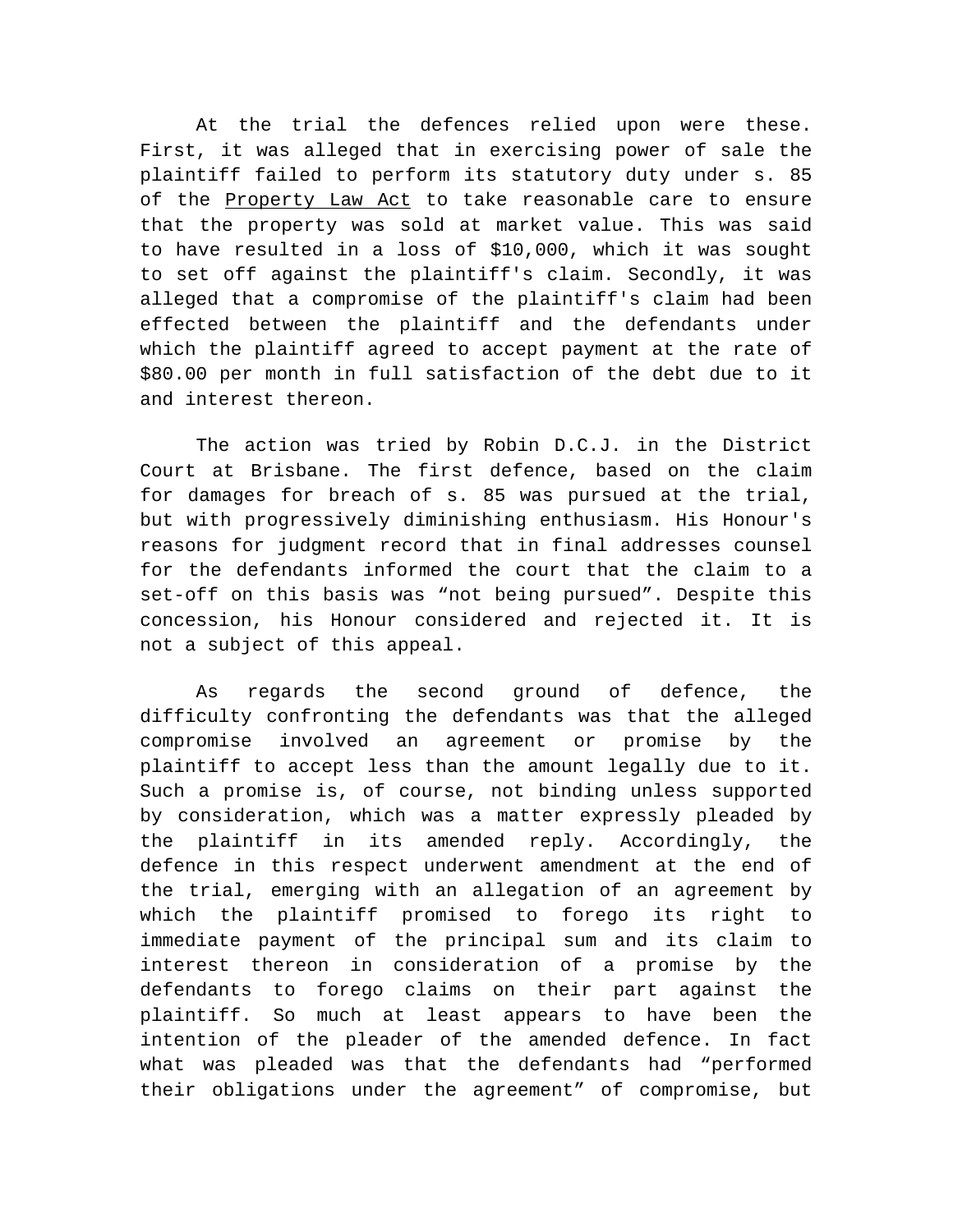that the plaintiff had "refused to accept its obligations thereunder". This amounts to an allegation that the consideration moving from the defendants was wholly executed, which cannot be the case because it is plain that it would take more than 43 years to pay off the principal debt at the rate of \$80 per month. It must be, therefore, that what was being alleged was a compromise of the plaintiff's claim comprising mutual or reciprocal promises on either side to forego their respective claims, each against the other, to the extent agreed.

When one turns to proof of such an agreement, evidence of it is noteworthy primarily by its absence. The agreement is alleged to have been reached in the course of a conversation on 6 December 1983 between one Hunt acting on behalf of the plaintiff and the defendant K.J. Shaw acting on behalf of himself and other defendants. Hunt was then employed by the plaintiff as its collections officer. His immediate superior was Griffin who had had, a few months before, replaced one Lowry as the plaintiff's collections manager in Queensland. The plaintiff admitted that Hunt had agreed to accept repayments from the defendants of \$80 per month; but it claimed that he had done so without the plaintiff's authority. His Honour found that Hunt had in fact no authority from the plaintiff to make the agreement alleged. This finding was challenged on appeal, but, for reasons that will appear, I do not find it necessary to resolve the point. There are other more formidable grounds upon which the defence must fail and the appeal should be dismissed.

A simple promise by the plaintiff to accept payment of its debt without interest at the rate of \$80 per month would, as I have said, not be binding on the plaintiff because of the absence of valuable consideration moving from the defendants. To sustain the defendants' allegation of a promise made to them by Hunt on behalf of the plaintiff to forego its right to interest and to immediate payment of the principal sum, it was incumbent on the defendants to show that, in conformity with their amended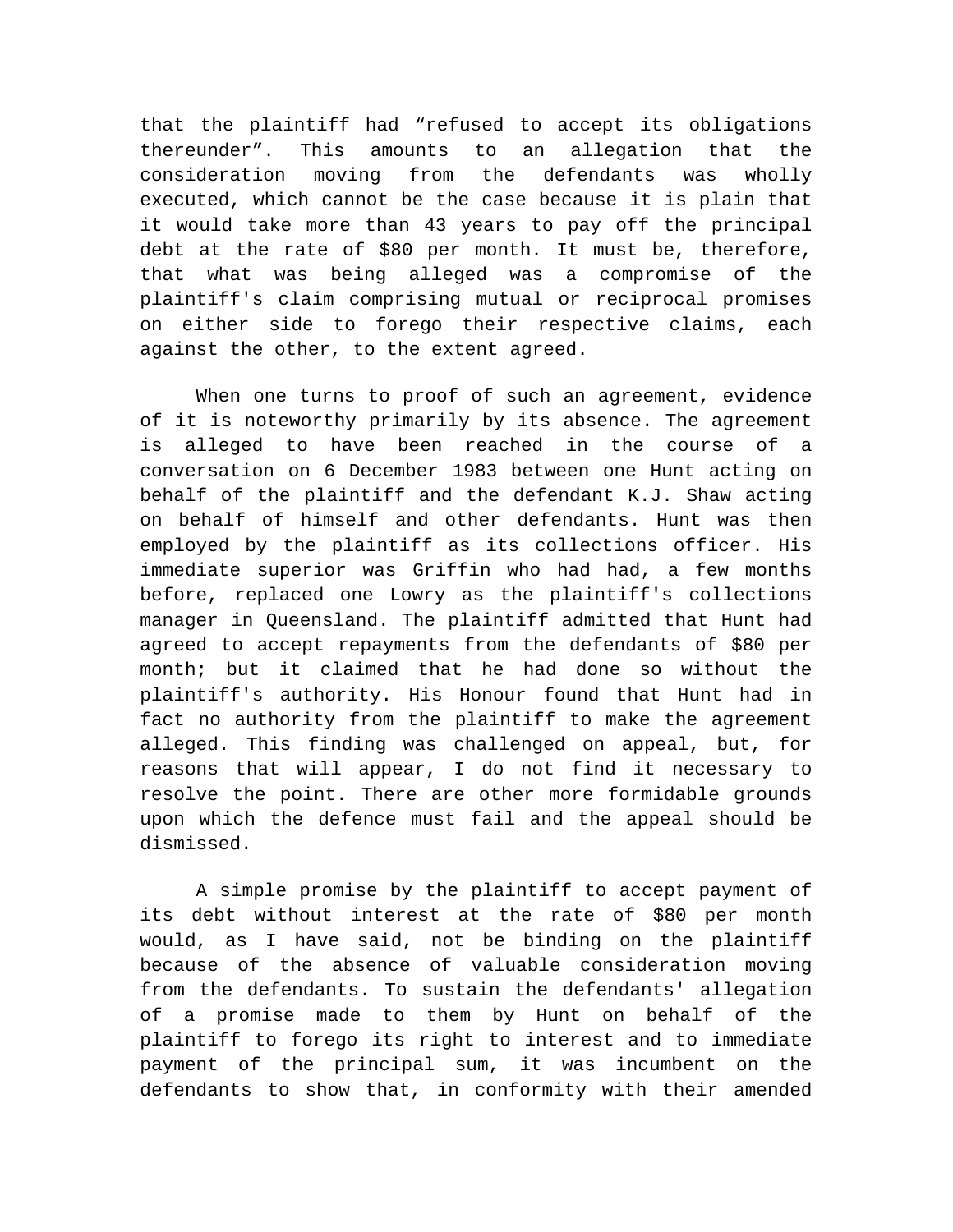defence, they promised to forego claims by them against the plaintiff; and that they did so in reliance upon or in exchange for the reciprocal promise of the plaintiff. Nothing less would suffice. In attempting to demonstrate that such an agreement had been made, the first difficulty confronting the defendants was that at the trial the relevant evidence from Shaw had been directed primarily, and in the then state of the pleadings unnecessarily, to proof of a promise by Hunt on behalf of the plaintiff to accept \$80 per month. Later, when the defence was amended at the end of the trial, so as to allege a mutual compromise of claims, the testimony of Shaw was found not to be capable of sustaining the amended allegation. The closest approach to it was a garbled passage in his evidence in which he testified that he had said to Hunt "Well, I am prepared to do a consideration, and our claims on each other is to pay \$80 a month until the amount of \$43,755.57 is paid without any further interest on that amount". He went on to say that Hunt had "agreed with that".

Even if accepted at face value and understood in the sense most favourable to the defendants, it is to my mind extremely doubtful whether it is possible to extract from that statement anything in the nature of an agreement embodying reciprocal promises by each party to forego mutual claims to the extent alleged. But in any event the defendants' first task was to persuade the learned trial judge of the veracity of Shaw as a witness and of the accuracy of his testimony with respect to the agreement that was, at the stage the evidence was given, yet to be alleged by the defendants. In this they failed completely. His Honour said he was "not prepared to find that, questions of Mr Hunt's authority apart, the agreement the defendants put up was made". He said he did not believe Shaw's evidence on this point to be true. In forming that conclusion the learned judge was naturally influenced by the metamorphosis that the alleged agreement had undergone in the course of the trial. The truth was, as his Honour found, that Mr Hunt was doing no more than "agree" to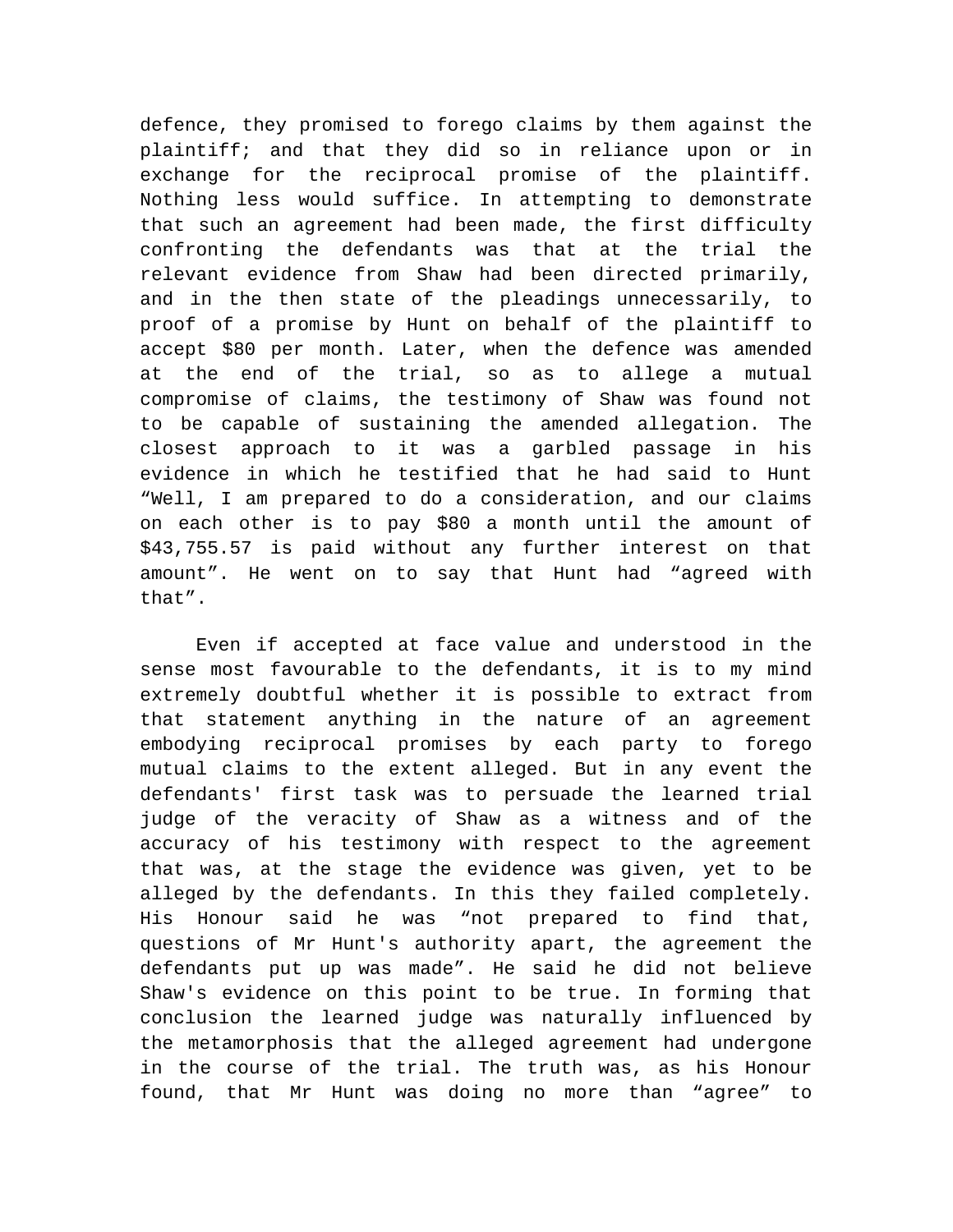accept payment of moneys owing by instalments of \$80 per month. This did not preclude the plaintiff at any time from requiring payment of the whole. Indeed, the whole thrust of the attitude expressed by Shaw in his conversation with Hunt was that his liabilities were so extensive that, if the plaintiff pressed for more, the defendants would be forced into liquidation or bankruptcy, whereupon the plaintiff would receive nothing. The plaintiff had originally demanded \$500 per month; Shaw offered \$20 per month. They compromised on \$80 per month. That is why the matter of Hunt's authority was never really relevant. The agreement that Hunt made was not that the plaintiff should give up its claim to the whole indebtedness and interest, but simply that it would accept payment by instalments of \$80 per month. It did not undertake to forego anything. Upon notice to the defendants allowing a decent interval to elapse, it would be entitled to resume its right to insist on payment of the debt and interest, which had never been bargained away.

In any event, to make good the defendants' claim that there was valuable consideration for the plaintiff's promise to forego rights, it was necessary for the defendants to show that at the time the agreement was made Shaw entertained a bona fide belief in the validity of the rights that it was alleged the defendants were giving up. Those rights were said to consist of the claim for damages under s. 85 and the right to challenge the quantum of the debt due to the plaintiff. His Honour categorically rejected Shaw's assertion of the honesty of his belief with respect to either of these matters. He said he was not prepared to find that Shaw "had any honest belief in the claims it was said he was abandoning, either to challenge the quantum of the plaintiff's claim, or to proceed against it for a sale...at an undervalue". Elsewhere the learned judge emphasised that he "did not find Mr Shaw a reliable witness".

A proper sense of courtesy to witnesses imposes limits on the form in which judicial findings as to credibility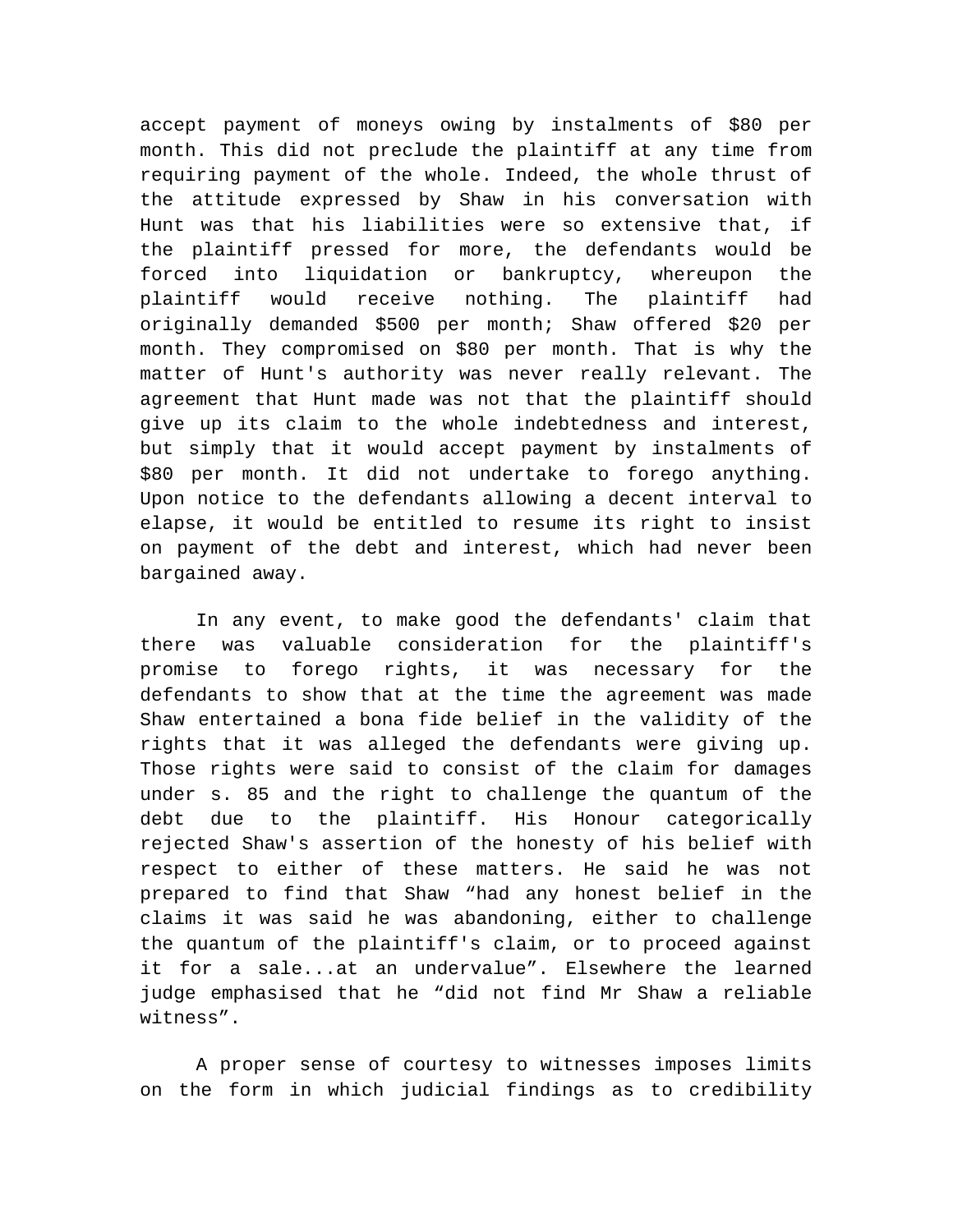are expressed. His Honour plainly did not believe Shaw's evidence. On appeal no attempt was made to discharge the notoriously difficult task of challenging these adverse findings. What, however, was urged by the appellants was that Shaw's evidence was uncontradicted or unchallenged and ought therefore to have been accepted by his Honour. To say that it was not challenged in cross-examination is in my view very far from accurate. The whole thrust of the crossexamination of Shaw by Mrs Mullins (who was counsel for the plaintiff at the trial) was that he was not recounting either accurately or honestly the substance and effect of the conversation with Hunt that took place on 6 December 1983. It is true that she did not in precisely those words put to him that he held no honest belief in the validity of the claims he asserted he had put forward in conversation with Hunt. But to satisfy the requirements of the oftquoted but constantly misunderstood "rule" in Browne v. Dunn (1894) 6 R. 67, counsel is not obliged to sacrifice the rapier for the bludgeon. The fundamental purpose and function of the rule are that "if you intend to impeach a witness you are bound, whilst he is in the box, to give him an opportunity of making any explanation which is open to him" (per Lord Herschell L.C., at 70-71). It is no more than a particular application of the rule of natural justice or "procedural fairness" in the context of forensic proceedings.

As to that, Shaw was not only given, but actively seized, every opportunity to repeat his claims and his belief in their validity. In that respect his answers could, in a number of instances, fairly be characterised as unresponsive to particular questions put to him in crossexamination. Conscious as he evidently was of the legal issues involved, and testifying after the plaintiff's case had been presented and closed, Shaw was plainly under no illusions about what was being put to him. His testimony in cross-examination set out to refute that case with a vigour that evoked from his Honour a description of him as a witness who was "garrulous" and who "tended to guild the lily". In matters such as the bona fides of a person's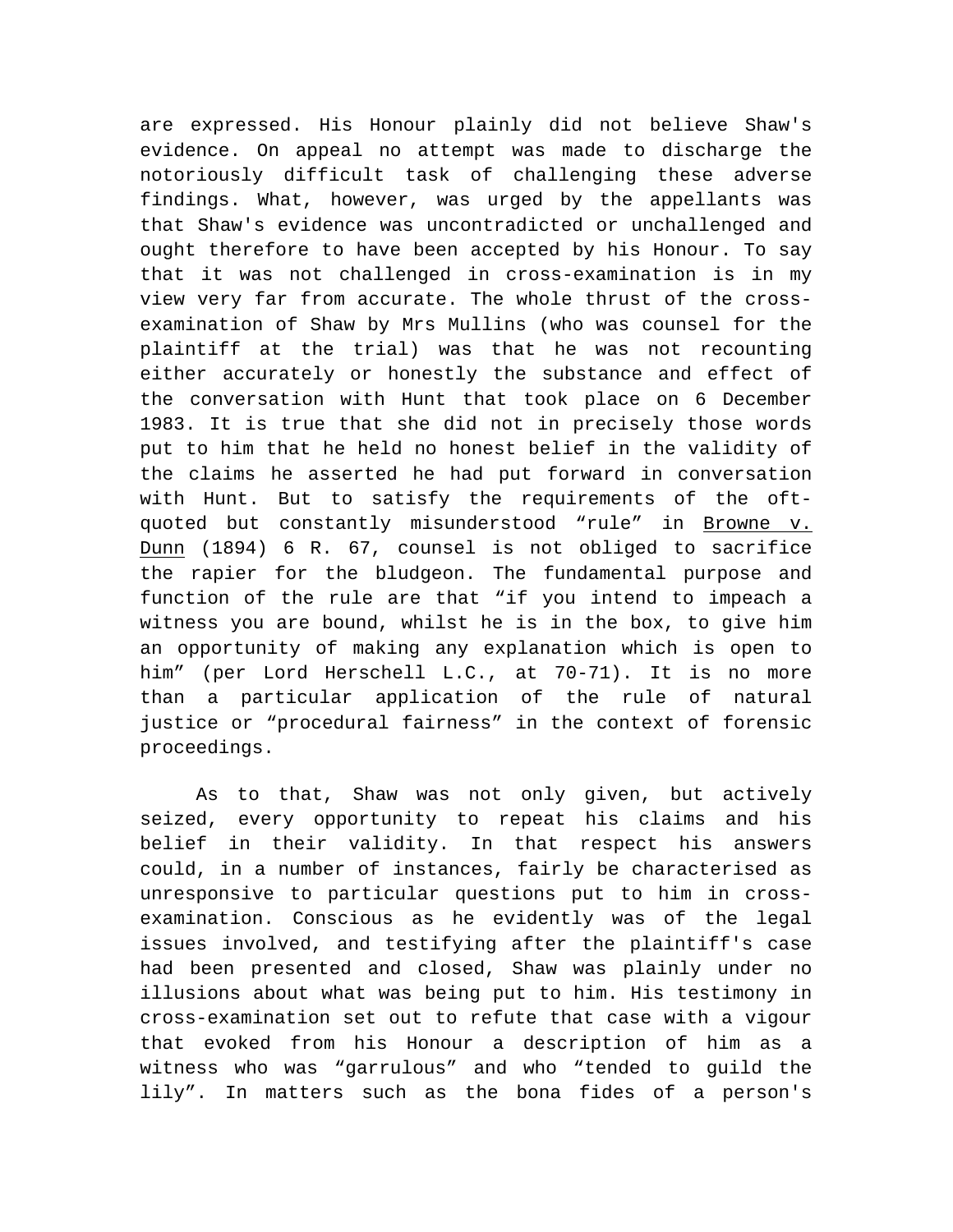belief, it is in any event rarely possible to speak of a witness's particular assessment of his own honesty as "uncontradicted". The question whether Shaw honestly believed in the validity of his alleged claims against the plaintiff was inseparable from the conclusion formed by his Honour with respect to his credibility in general. That conclusion was, as I have said, wholly unfavourable to the witness.

No basis is shown on which those findings should or can be upset. For reasons I have given, his Honour's determination of the issues of fact and law was plainly correct. In view of the express provisions of the guarantee and mortgage the appellants by their counsel on appeal frankly and correctly abandoned their challenge to his Honour's decision to award interest at 22% on the sum claimed. The judgment below must therefore stand. The appeal should be dismissed with costs.

# IN THE SUPREME COURT OF QUEENSLAND Appeal No. 115 of 1990

# FULL COURT

Before the Full Court

Mr. Justice McPherson A.C.J.

Mr. Justice Shepherdson

Mr. Justice Williams

### BETWEEN:

#### FINANCE CORPORATION OF AUSTRALIA LTD. (Plaintiff) Respondent

# AND:

| K.J. SHAW PTY. LTD. |  | (First Defendant) First Appellant |  |
|---------------------|--|-----------------------------------|--|
|                     |  |                                   |  |

AND: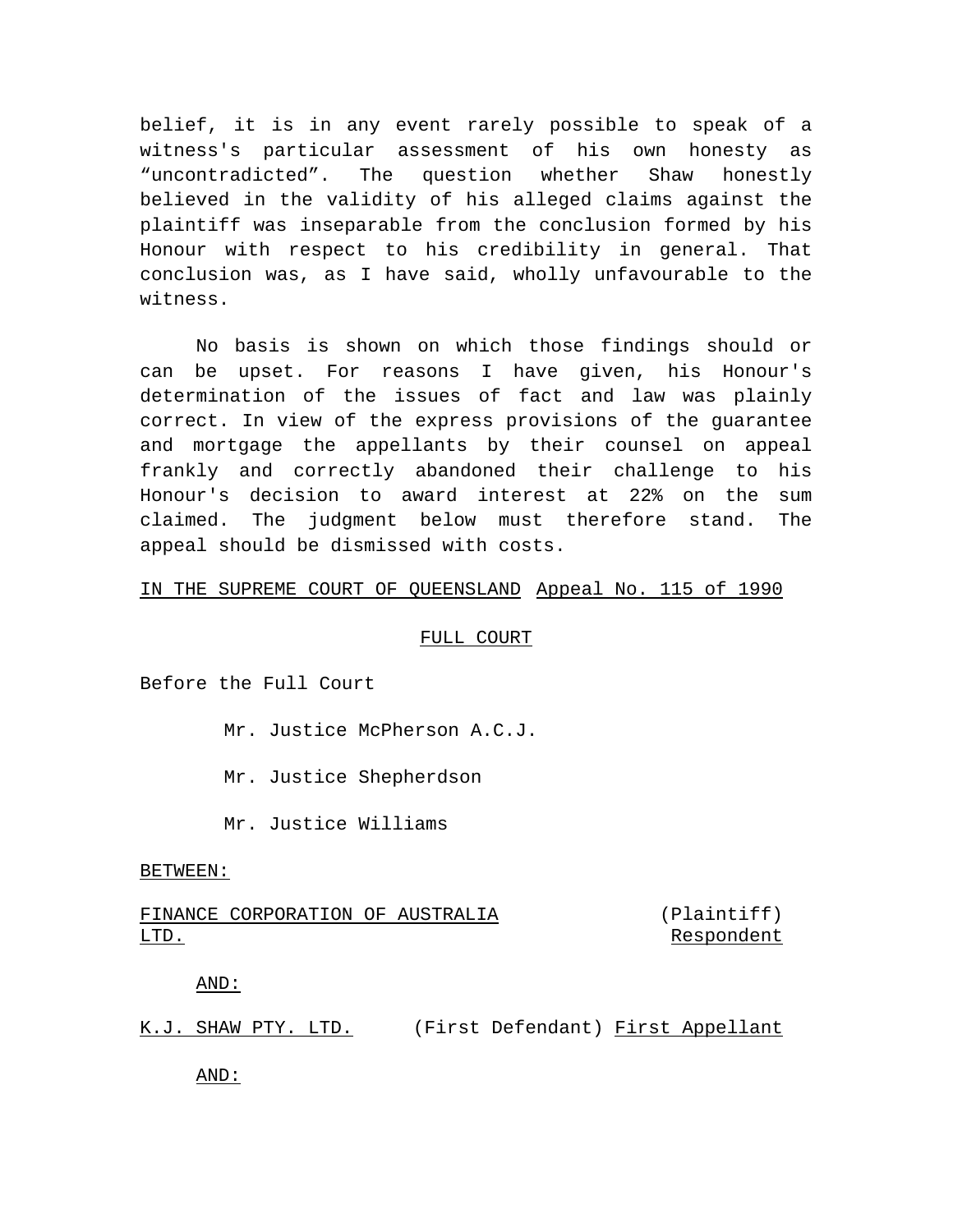MARIE SHAW

KENNETH SHAW and ANN (Second Defendants) Second Appellants

# JUDGMENT - G.N. WILLIAMS J.

Delivered the 19th day of August, 1991.

CATCHWORDS:

Contract - alleged agreement to forego mutual claims guarantee - whether claim for liquidated sum or damages - Sunbird Plaza Pty. Ltd. v. Maloney (1988) 166 C.L.R. 245 considered - rule in Browne v. Dunn discussed.

| Counsel:    | Mr. W. Sofronoff Q.C. and R.J. Douglas for                |  |  |  |  |  |  |  |  |
|-------------|-----------------------------------------------------------|--|--|--|--|--|--|--|--|
|             | Appellants.                                               |  |  |  |  |  |  |  |  |
|             | Mr. P.A. Keane Q.C. and Mrs. D. Mullins for               |  |  |  |  |  |  |  |  |
|             | Respondents.                                              |  |  |  |  |  |  |  |  |
| Solicitors: | McCullough & Robertson for Appellants.                    |  |  |  |  |  |  |  |  |
|             | Corrs Chambers Westgarth for Respondent.                  |  |  |  |  |  |  |  |  |
| Hearing     | 16th and 17th July, 1991                                  |  |  |  |  |  |  |  |  |
| date:       |                                                           |  |  |  |  |  |  |  |  |
|             | IN THE SUPREME COURT OF QUEENSLAND Appeal No. 115 of 1990 |  |  |  |  |  |  |  |  |

### FULL COURT

### BETWEEN:

|      | FINANCE CORPORATION OF AUSTRALIA |  | (Plaintiff) |
|------|----------------------------------|--|-------------|
| LTD. |                                  |  | Respondent  |

# AND:

K.J. SHAW PTY. LTD. (First Defendant) First Appellant

AND:

KENNETH SHAW and ANN MARIE (Second Defendant) Second SHAW Appellant

# JUDGMENT - G.N. WILLIAMS J.

Delivered the 19th day of August, 1991.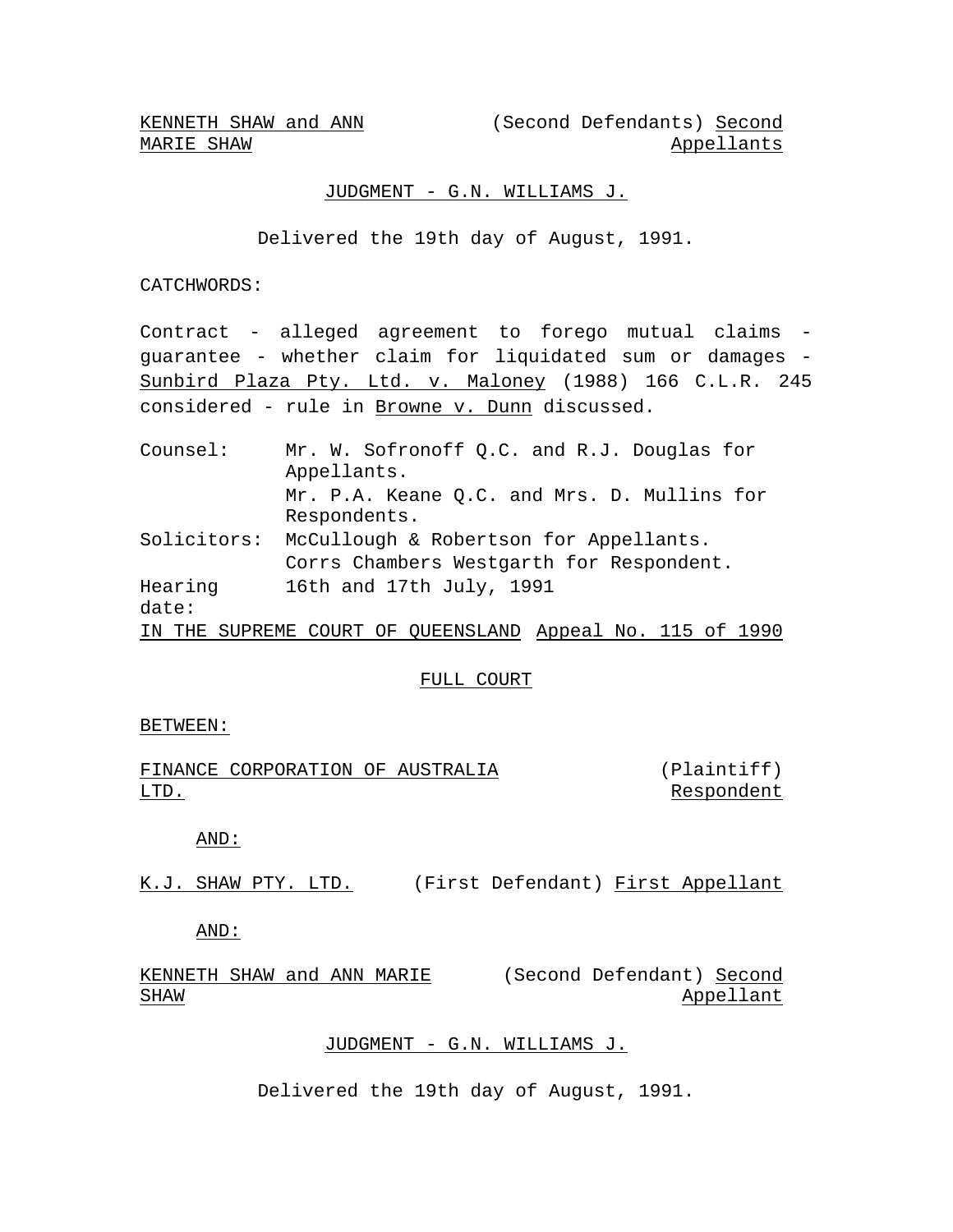I have had the advantage of reading the reasons for judgment prepared by my brother McPherson and I agree with them; there are, however, some brief observations I would add with respect to some of the matters raised in argument.

The first, and perhaps the major, submission made by counsel for the appellants was that the rejection of Shaw's evidence "was made in the teeth of such evidence being uncontroverted by other evidence or by cross-examination." A reading of the transcript does not support that submission. There was no dispute that there was a conversation on 6th December, 1983 between Hunt and the appellant K.J. Shaw, but the whole conduct of the respondent's case at trial made it clear that the respondent was challenging Shaw's assertion as to the terms of the arrangement then reached. Clearly Shaw's credibility was put in issue during cross-examination and that must have been obvious to all, including Shaw himself. There was no infringement of the rule of practice derived from the decision in Browne v. Dunn (1894) 6 R. 67. In that case both Lord Herschell L.C. and Lord Halsbury formulated the rule in terms that the cross-examiner was obliged to give the witness an opportunity of making an explanation in order to defend his own character if it was under attack. But equally it is clear from their judgments that it is not necessary to waste time in putting specific questions where the point in issue has been "distinctly and unmistakably" raised. So much was recognised by the decision of the Court of Appeal in Seymour v. Australian Broadcasting Commission (1990) 19 N.S.W.L.R. 219. Glass J.A. said at 225 that "sometimes the suggestion that the evidence is false or that the conduct was motivated in a particular way is so manifest that it is not necessary to waste time in putting questions upon it." Mahoney J.A. said at 236: "Similarly, failure to cross-examine the witness may not found such an assumption or render the course of the trial unfair if it is clear from the manner in which generally the case has been conducted that his evidence will be contested. ... The nature of the defendant's case and the particulars given, and otherwise the conduct of it may make it sufficiently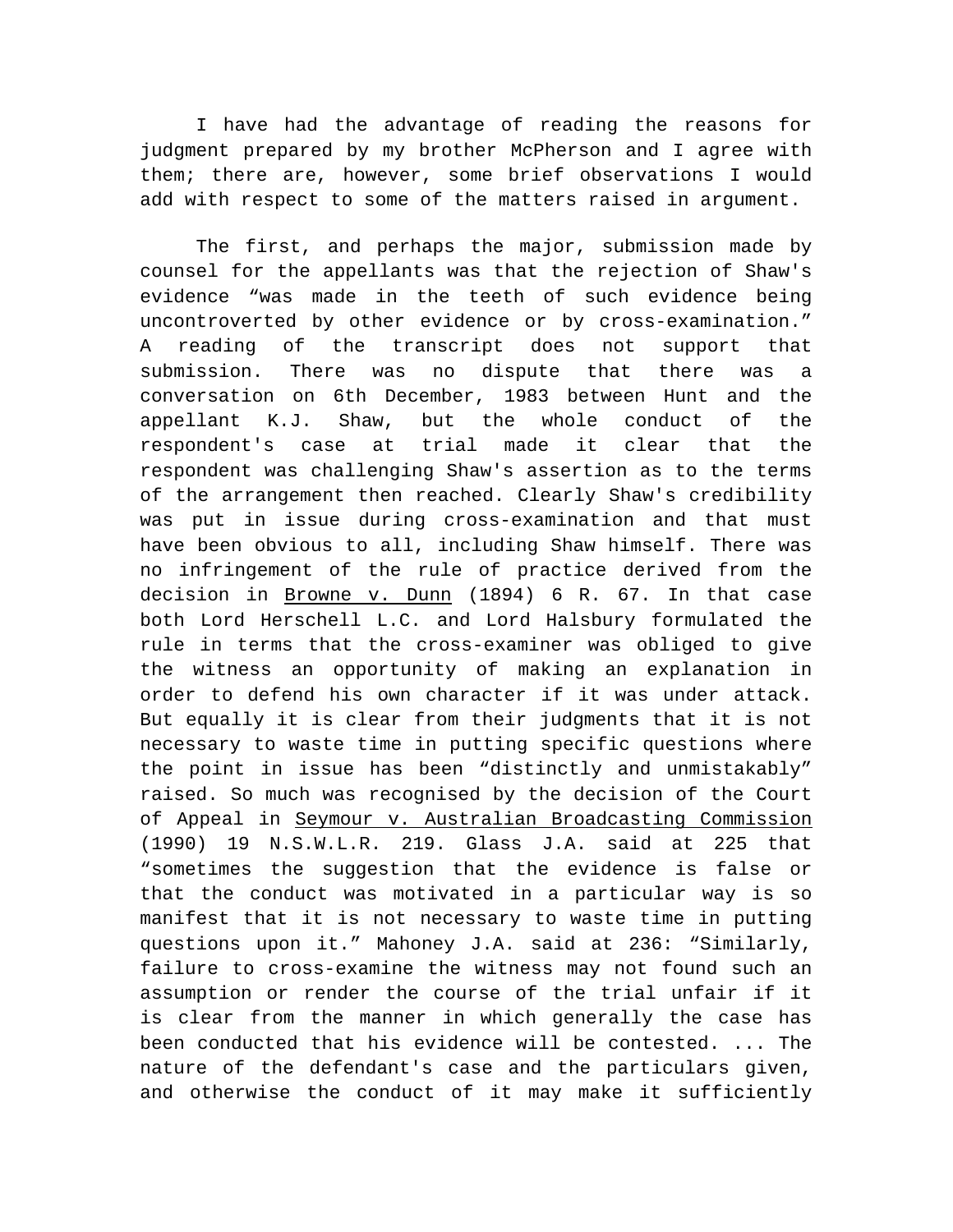clear that such an assumption is unwarranted and that there has been no surprise or prejudice concerning the matter."

When one reads the cross-examination of Shaw it is abundantly clear in my view that he was given every opportunity of answering the appellants' case, and indeed he took advantage of those opportunities on a number of occasions to assert his contentions to the contrary of that being put to him.

There is no substance at all in that submission made on behalf of the appellants.

The appellants also submitted that, given the terms of the guarantee, their obligation thereunder was enforceable only by a claim for damages and not by an action claiming a liquidated sum. In that regard reference was made to Sunbird Plaza Pty. Ltd. v. Maloney (1988) 166 C.L.R. 245. Mason C.J. (with whom Deane, Dawson and Toohey JJ. agreed) referred at 256 to "two common classes of guarantee of the payment of instalments by the principal debtor". His analysis drew heavily on the reasoning in Moschi v. Lep Air Services Ltd. (1973) A.C. 331 and Hyundai Heavy Industries Co. Ltd. v. Papadopoulos (1980) 1 W.L.R. 1129. The first class was that based on "an undertaking by the guarantor that if the debtor fails to pay an instalment he will pay". In such a case the "guarantor's obligation to pay arises on the debtor's failure to pay." The guarantor's obligation is to pay the specific sum of money. The second class is based on "an undertaking by the guarantor that the debtor will carry out his contract". In that latter situation the debtor's failure to perform his contract constitutes a breach by the guarantor of his obligation. The guarantor's liability for that breach is in damages. Against that background the Chief Justice went on at 257 to observe that "some guarantees are enforceable otherwise than by an action for damages for breach of contract"; essentially that would be all guarantees falling within the first class. He also cited with approval the observation of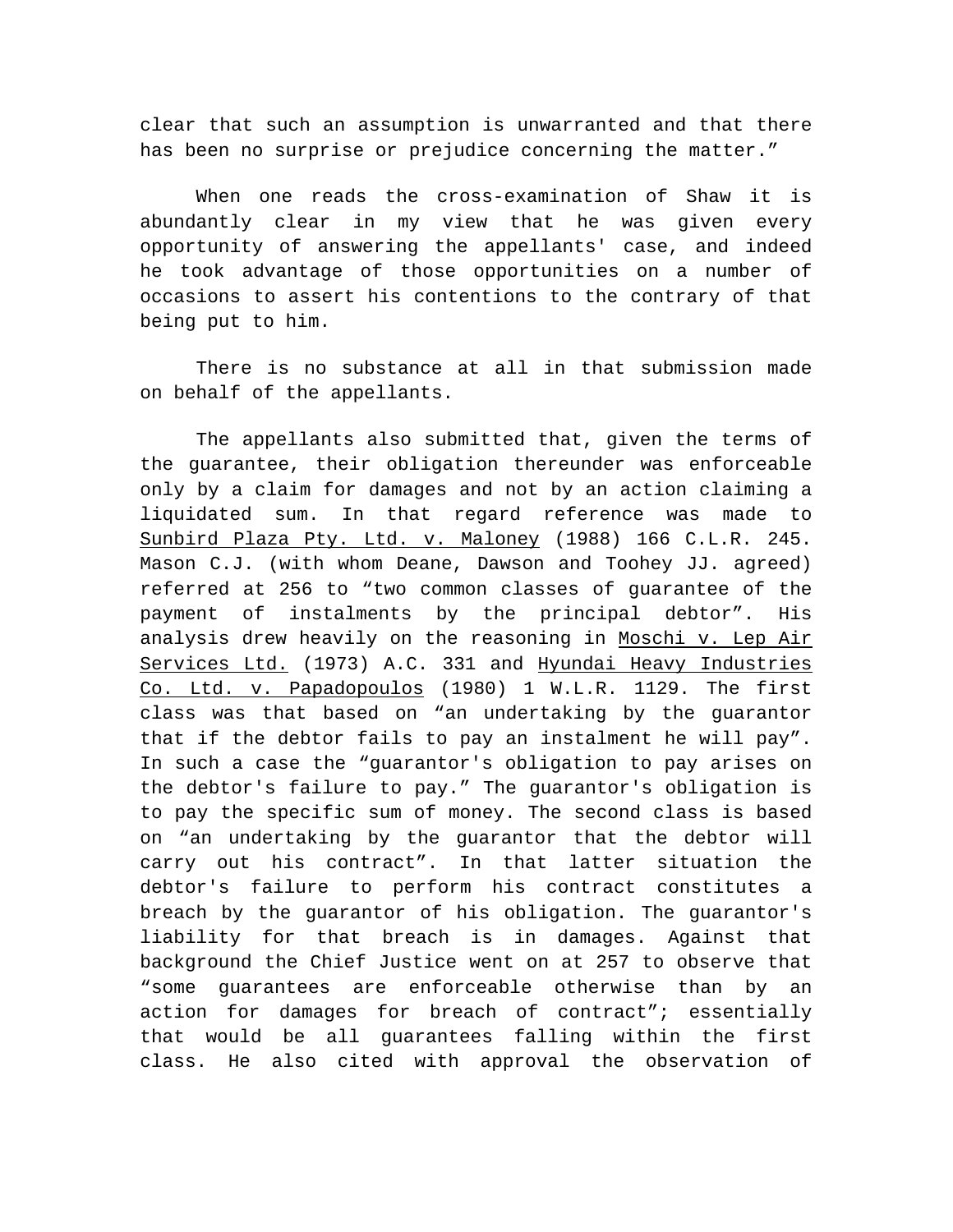Street J. in Re: Standard Insurance Co. Ltd. (in liq.) and the Companies Act (1970) 1 N.S.W.R. 392 at 395.

The appellants contended that the guarantee in this case fell within the second class so that their obligation was to pay such damages as may be assessed in order to compensate the respondent for the breach of contract involved. The argument recognised that the quantum of damages might well equate the principal debtors liability, but the importance of the distinction lay in the arguably lower rate of interest to which the respondent would be entitled if damages were the appropriate relief. If the judgment to which the respondent was entitled was truly to be characterised as damages then it was only entitled to interest pursuant to s. 72 of the Common Law Practice Act 1867. The Full Court in Serisier Investments Pty. Limited v. English (1989) 1 Qd. R. 678 accepted 12 per cent as a median figure for interest on damages pursuant to s. 72, whereas the rate provided for in the mortgage documents was 22 per cent; the learned trial Judge allowed interest at the rate of 22 per cent.

I now turn to the relevant provisions of the guarantee in question. The guarantee was collateral to and intended to secure the same moneys as were secured by the bill of mortgage given by the first appellant to the respondent on 16th November, 1983 (cl. 21). By the Deed the second appellants guaranteed "to the Corporation the due and punctual payment of the moneys hereby secured ... And ... Further Guarantees the due and punctual performance and observance by the Mortgagor of all the covenants obligations ... on the part of the Mortgagor to be observed and performed ..." Then by cl. 1 it was further agreed:-

"That the moneys hereby secured are payable and the obligations hereby undertaken are to be performed in accordance with the terms of an existing or future security held by ... the Corporation in respect of the moneys hereby secured ... or in the event of any default in any such existing or future security or agreement on demand Provided That demand shall be necessary before a cause of action shall accrue against the Guarantor And a